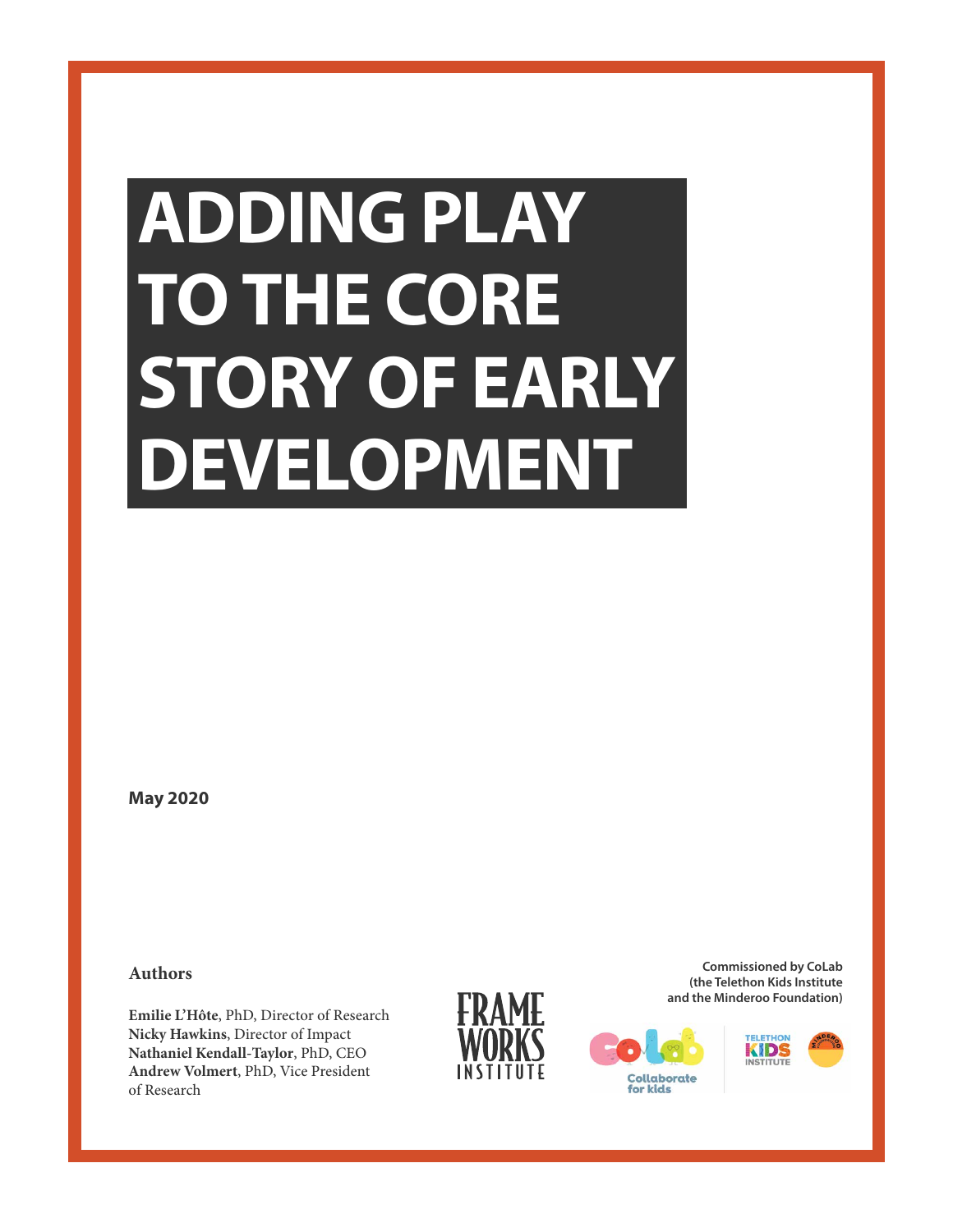# **Contents**

| <b>Recommendations</b>         | 01 |
|--------------------------------|----|
| <b>Putting It All Together</b> | 08 |
| <b>Endnotes</b>                | 09 |
| <b>About FrameWorks</b>        | 10 |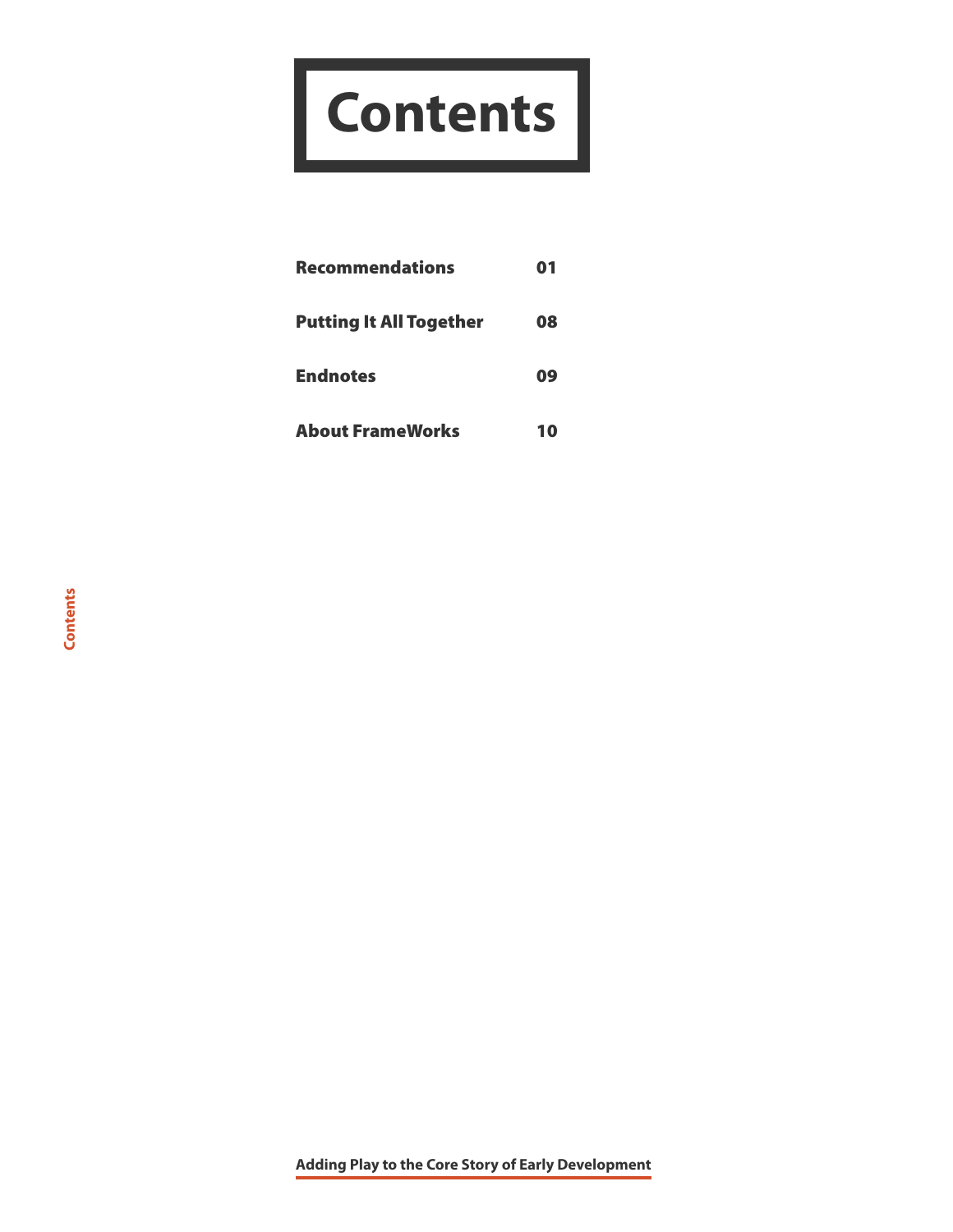### <span id="page-2-0"></span>**Recommendations**

This brief works alongside *[Moving Early Childhood Up the Agenda](http://frameworksinstitute.org/assets/files/Australia/colab_strategicbrief_2020.pdf)*, which lays out a Core Story of Early Childhood Development in Australia.

Making early childhood a priority policy issue means bringing all aspects of early childhood into the Core Story. This brief explains how to talk about **play** as a part of the overall story.

#### RECOMMENDATION #1. LEAD WITH A BRIEF VERSION OF THE CORE STORY OF *HEALTH AND FAIRNESS.*

#### **What to do**

Begin your communications with the Core Story of *Health and Fairness* – the common frame that all parts of the early childhood sector can use to shift the conversation around early childhood in Australia. You can tell this Core Story quickly before pivoting to play by doing the following:

- Show how supporting early childhood development and learning supports children's health and wellbeing now and in the future.
- Define the problem some children don't have what they need to develop well – and appeal to the value of fairness.

Leading with the Core Story helps shift the broader public conversation around early childhood while making it possible to position play as vital to development.

Here's an example of a brief statement of the Core Story that could be used to start off communications about play:

**"When children have what they need to develop well in the early years, they can thrive and be healthy now and throughout their lives. But not every family has what they need for positive development. To create a healthier, fairer Australia for all children, we need to support every child, family and community according to their needs."**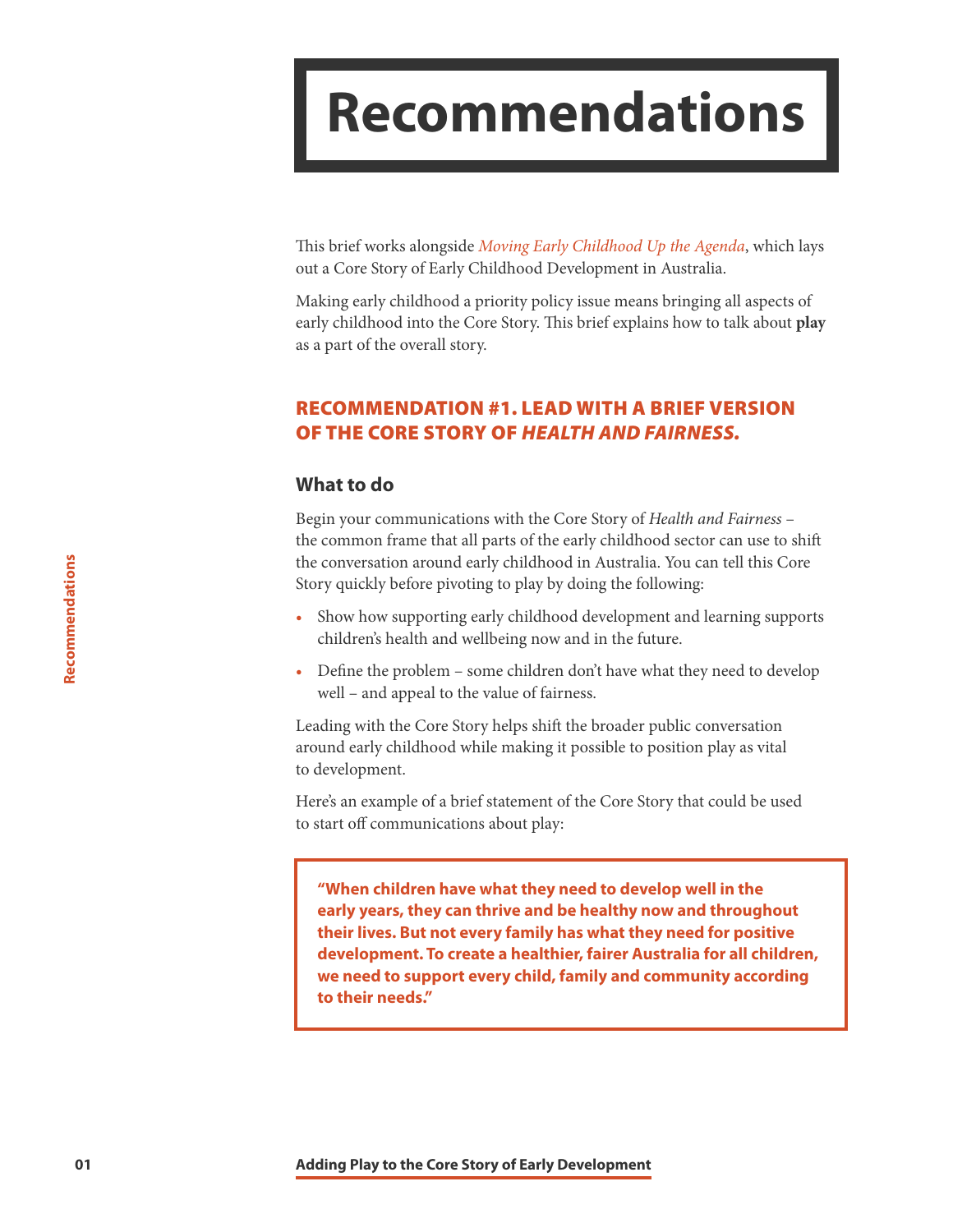#### RECOMMENDATION #2. PIVOT TO PLAY: MAKE IT CLEAR THAT SUPPORTING PLAY SUPPORTS EARLY DEVELOPMENT.

#### **What to do**

Show that play supports children's early development, instead of presenting it as an end in itself (see box on **[page 03](#page-4-0)**). This helps people see why play matters and makes them more likely to value and prioritise play.

Show how play *works* by focusing on the skills play builds and explaining why these skills matter for healthy development.

#### **BEFORE**

"Play is really important for young children – especially active play. As we've all got busier, we've forgotten the basics of play. We need the highest levels of government to recognise the need to restore play-based learning. Play really does matter."

#### **AFTER**

**"Play is one of the vital ingredients for young children's development. When babies, toddlers and pre-schoolers play, they develop skills, like the ability to manage emotions and social situations. To drive healthy development now and in the future, we need to provide opportunities to play everywhere in Australia."**

#### **Why it works**

When we explain how play supports healthy development, we give the issue gravitas. We position play as part of the Core Story and prevent people from assuming that play is natural and nice – something that children will 'just do' whatever the circumstances. It makes it clear that play is a crucial part of development.

This increases support for collective policies and actions, and helps people see why play matters. It makes people willing to bear higher costs to support play.

By focusing on the skills that are being developed through play, we deepen understanding of how play supports development.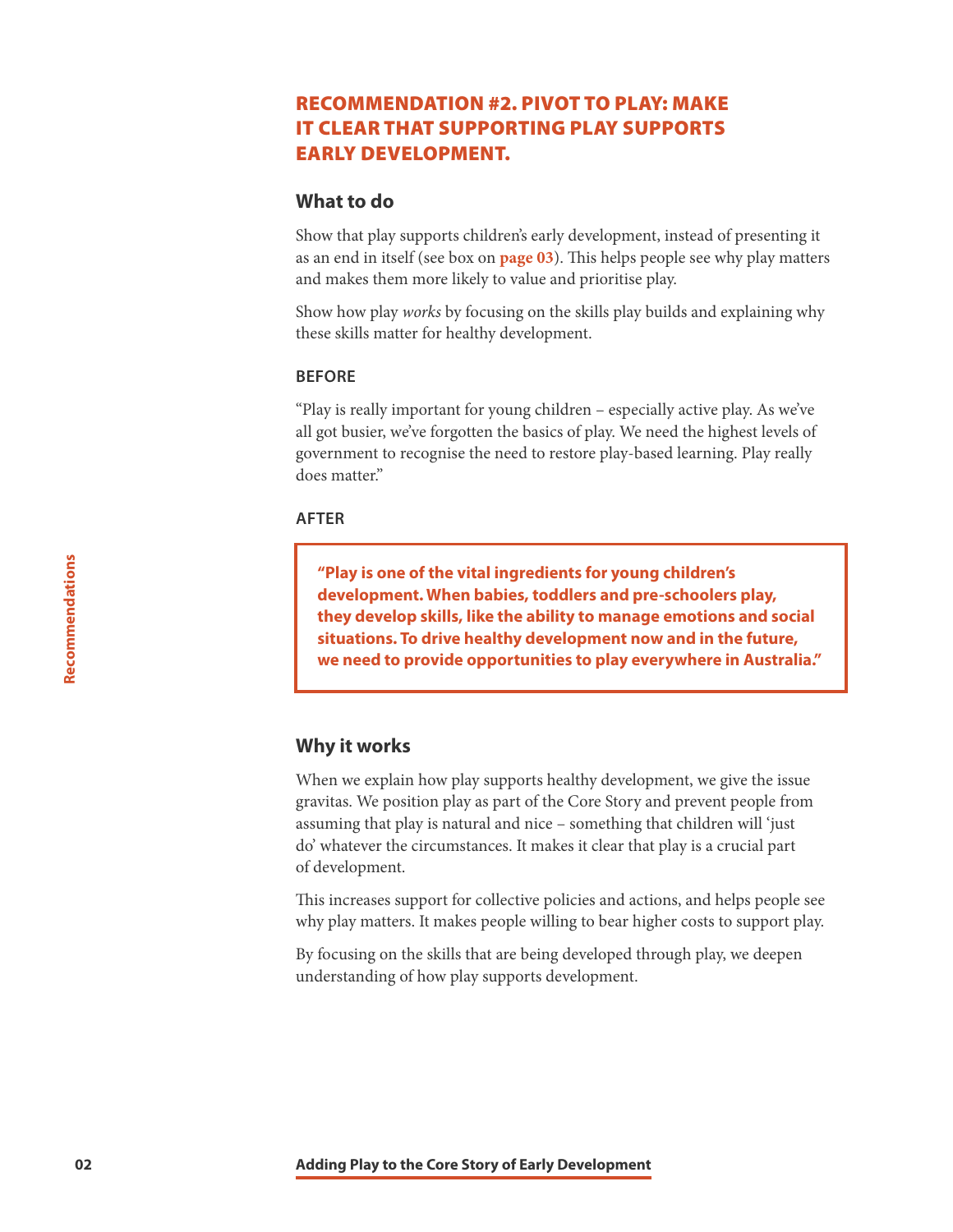#### <span id="page-4-0"></span>**Why talking about play as an end in itself backfires**

People see play as a way to build skills and learn in the early years. But they also believe that play is natural and that we should just let it happen. They think that parents are solely responsible for children's opportunities to play and that the main threats to play are technology and overprotective parenting. Messages that only focus on the intrinsic value of play rely on all of these existing ideas about play. They don't do anything to keep unhelpful ideas in the background or to make people's productive knowledge about play more salient in their minds. On the contrary, these messages can end up reinforcing unproductive understandings of play.

This is what happens when we talk about **play as a human right**, for instance. Because people think that human rights are primarily a political issue, this message puts government action front and centre in their minds. It explicitly violates people's existing understandings of play as something natural for children to engage in.<sup>1</sup> As a result, they push back and reason that government should simply not attempt to legislate and control such a natural activity. When confronted with a rights argument, people say the real problem is how much time children spend in front of screens instead of playing outside and that there isn't much government can do about that. They reason that the only people responsible for providing children with opportunities to play are their parents and that throwing government money at the problem will not help. They then conclude that there are more pressing needs in Australia for government action and funding.

#### RECOMMENDATION #3. EXPLAIN THAT SOME CHILDREN DON'T HAVE ACCESS TO THE PLAY OPPORTUNITIES THEY NEED TO THRIVE.

#### **What to do**

Explain that one of the key reasons why some children currently don't have what they need to develop well is unequal access to play opportunities in the early years. This helps people connect inequalities in play opportunities to broader inequalities in children's development. It also helps them see that intentional support is required to address this problem.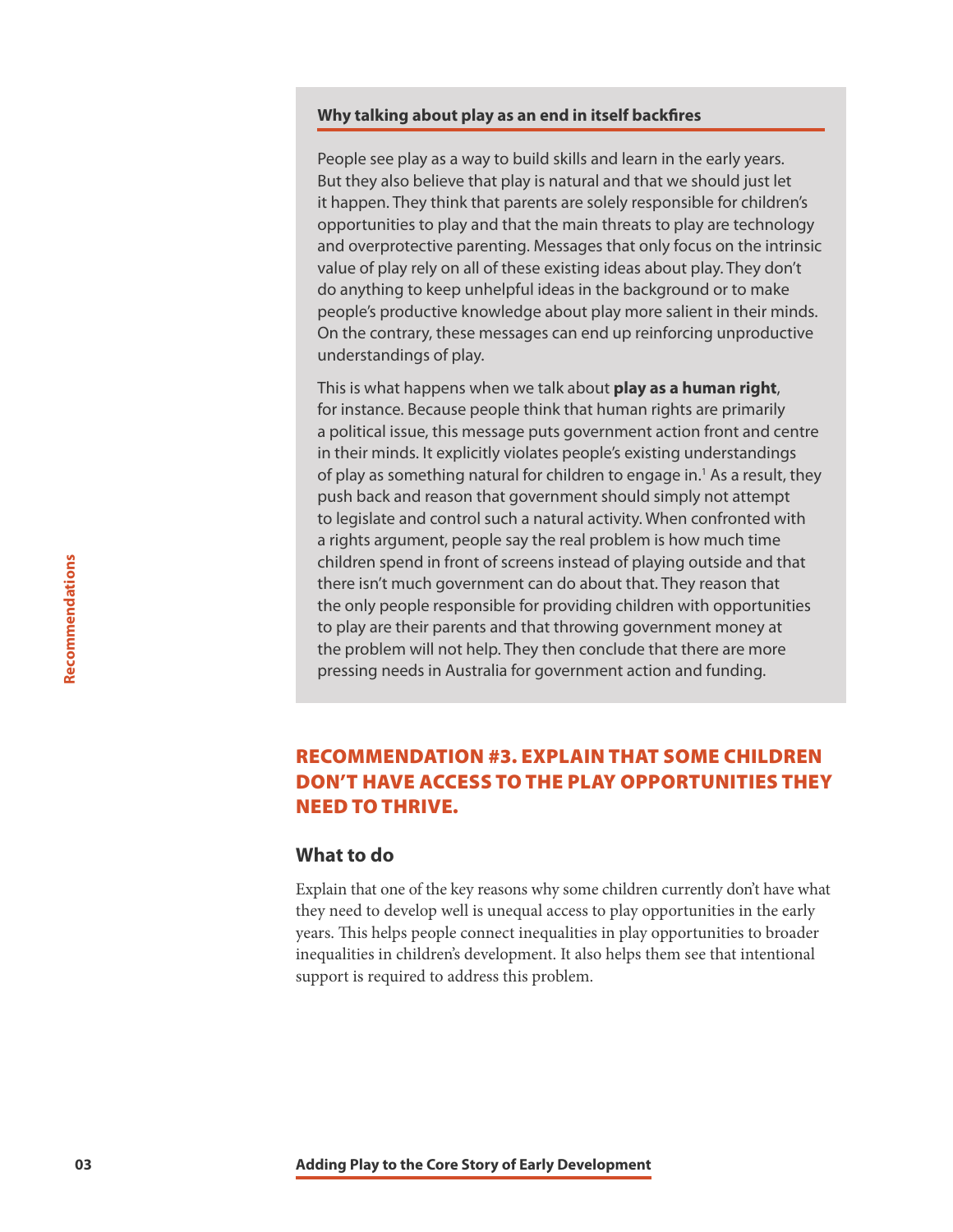#### **BEFORE**

"Play is a vital part of every childhood. It is part of what it means to be a kid. But many children aren't receiving the stimulation from play that is required for learning and development. We need to ensure that all young children have chances to play every day."

#### **AFTER**

**"Having regular chances to play helps kids thrive now and sets them up to develop positively into the future. But not all kids get opportunities to play. And when they don't, their health and wellbeing suffer. We need to make sure that all children in Australia have the chance to play in order to fuel healthy development."**

#### **Why it works**

When we show that unequal access to play leads to unequal development, we encourage thinking about play as an important issue of fairness and resources. We:

- Help people see that the resources available to families and communities shape children's opportunities to play.
- Increase understanding of the collective solutions needed to better support play (e.g. play centres, child care centres, preschools).

#### RECOMMENDATION #4. SHOW HOW CONCRETE SOLUTIONS SOLVE THE PROBLEM OF LACK OF FAIR ACCESS TO PLAY.

#### **What to do**

Connect the dots between the problem, concrete solutions and improved outcomes for children. Show how programs to support play provide the opportunities that all children need and lead to more positive development and health.

This can be done through brief examples that explain how this works for a child or group of children. Examples should follow these steps:

- 1. The problem: insufficient play opportunities affect development
- 2. A specific solution: a new program or support
- 3. The result: improvement in children's development.

**Recommendations**

Recommendations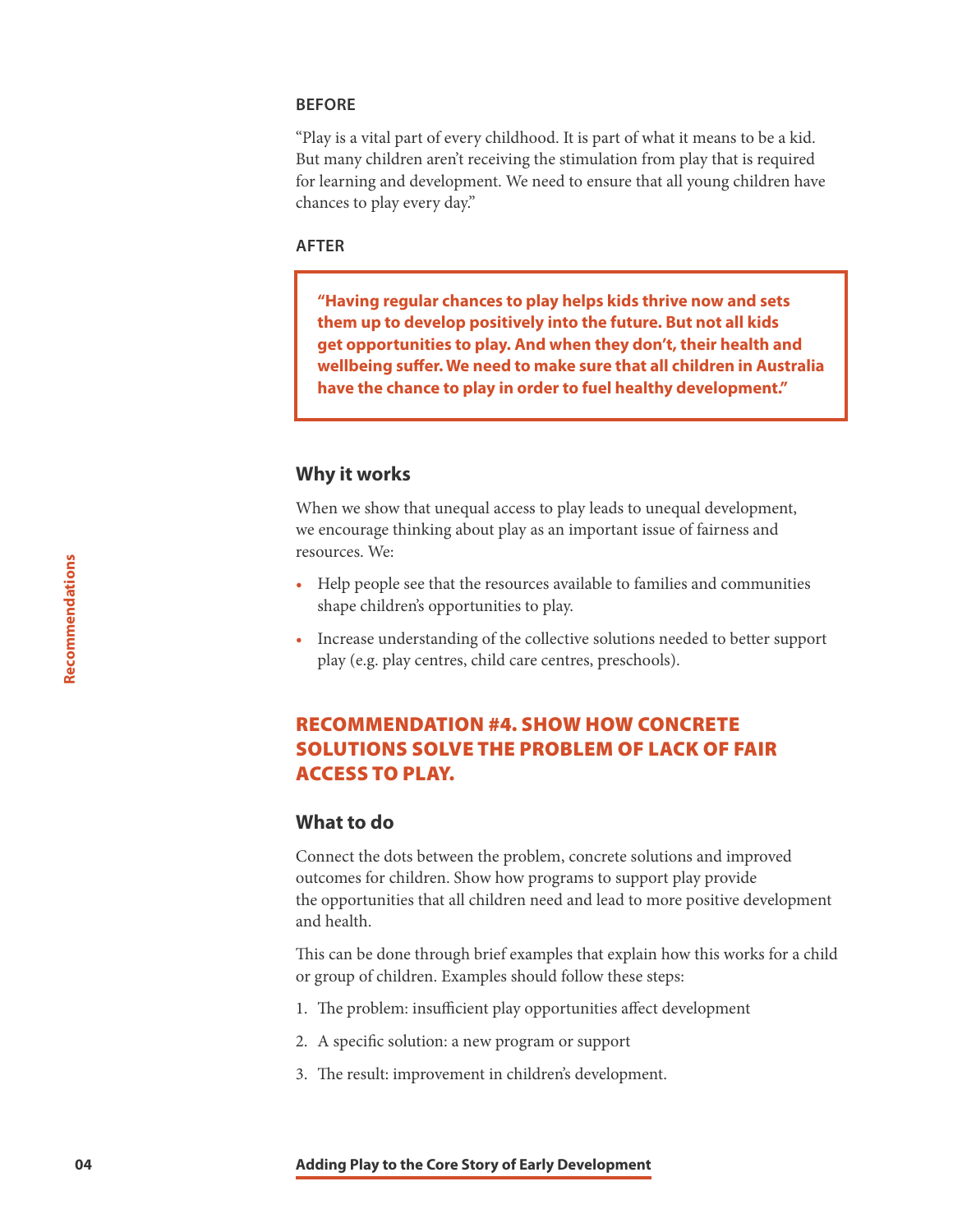#### **BEFORE**

"All children have the right to play and we need to make sure this right is realised across Australia. We must improve play-based learning schemes, train practitioners and introduce new centres and facilities across Australia. Children benefit from different forms of play and we need more investment in facilitating opportunities for all children."

#### **AFTER**

**"Play builds children's brains and bodies. In towns like XXX, not enough kids had the opportunity to play and this was affecting their development. XXX created five play centres and trained local teams to build kids' confidence, skills and wellbeing through play. This scheme has had a major impact on XXX's kids' ability to learn and grow."** 

#### **Why it works**

Even when people see that play is important, they struggle to imagine what could be done to support it. By connecting the problem of unequal access to play with concrete solutions, we help people understand what can be done. We build support for better play programs and policies. We redirect public thinking away from the idea that parents are solely responsible for ensuring that their children can play (or for taking them away from screens and tablets), or that we should just let children be children and get out of the way.

#### RECOMMENDATION #5. WHEN TALKING ABOUT DIFFERENT TYPES OF PLAY, USE CONCRETE, EVERYDAY LANGUAGE.

#### **What to do**

Be as concrete as possible in describing different types of play and emphasise exploration and experimentation. Avoid relying on abstract, technical taxonomies. This makes play more tangible and prevents misinterpretations of what play is and how it works.

#### **BEFORE**

*Terms like*: "Structured or guided play", "free or unstructured play", "imaginative play"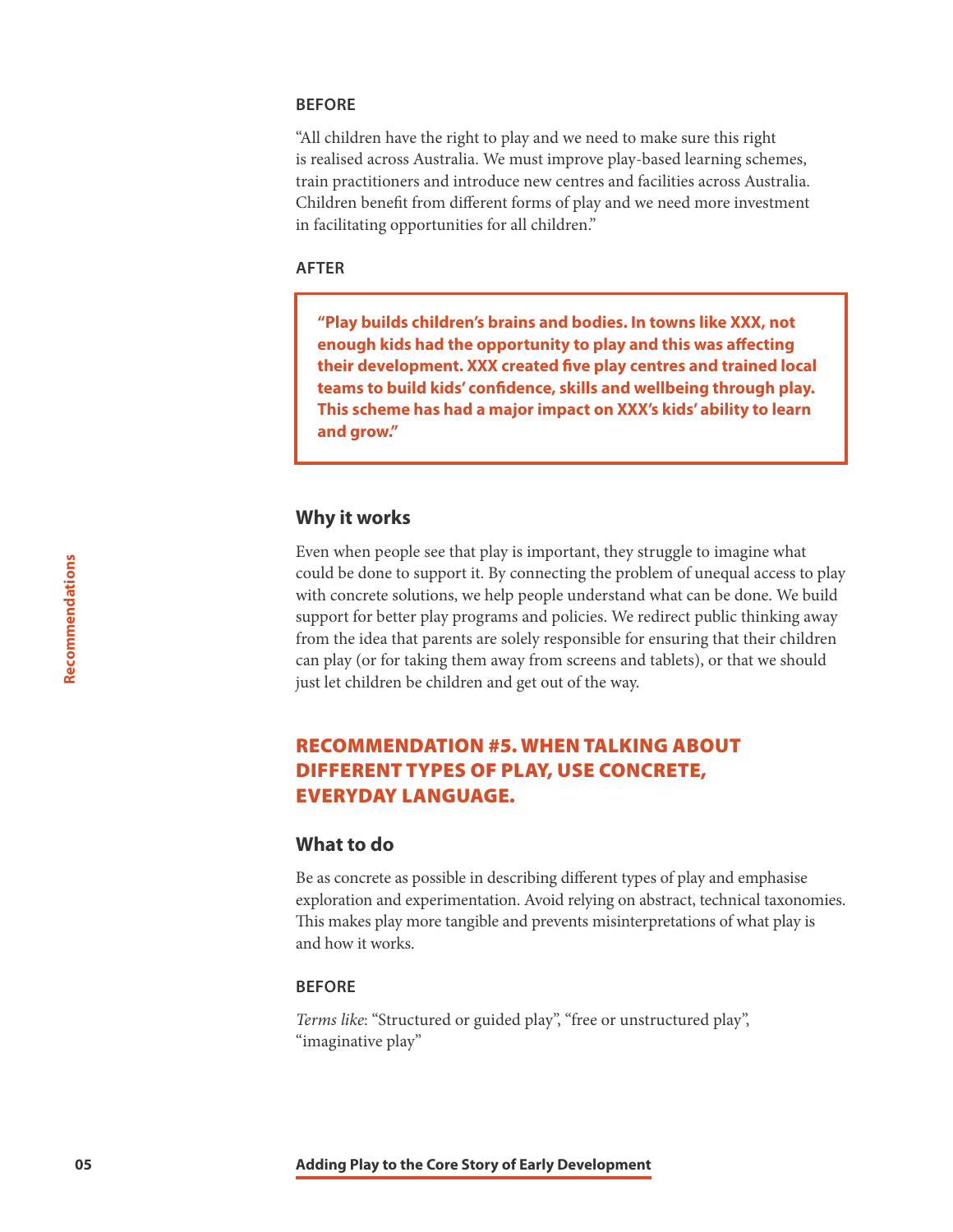**"Phrases like 're-enacting experiences with dolls or stuffed animals', 'role-playing with other children', 'exploring new words in stories and with toys', 'experimenting with puzzles or shape-sorting toys', 'chasing each other around the playground', 'playing catch with friends and grown-ups', 'drawing or painting'."**

#### **Why it works**

People see that play is important for learning and development.<sup>2</sup> But it remains a broad and abstract concept that can be hard to understand, especially when it is talked about using expert language.

People interpret terms like "free play", "imaginative play", and "structured play" based on their top-of-mind understandings of play and childhood. They think that "free play" happens naturally and does not meaningfully influence development; that "imaginative play" is just child-led fun; and that "structured play" is academic learning and not fun at all.

By being specific about what play looks like in early childhood, we help people better understand why it matters and how it works. By emphasising the role of exploration and experimentation, we activate the public's most helpful views of play.

#### RECOMMENDATION #6. SHOW THAT ADULTS CAN BE ACTIVE PARTICIPANTS IN PLAY.

#### **What to do**

Use examples, stories and pictures that show what it looks like for adults such as caregivers and nursery staff to have an active role in play. Make it clear that adult involvement does not mean forcing children to become passive learners. Help people understand that "child-led" play does not mean "no adults allowed".

Show that children develop and learn better when adults in their lives:

- Set the scene for play with specific goals in mind.
- Gently guide play and exploration (for example, by asking questions, weaving in definitions and ideas, and connecting play with prior experiences).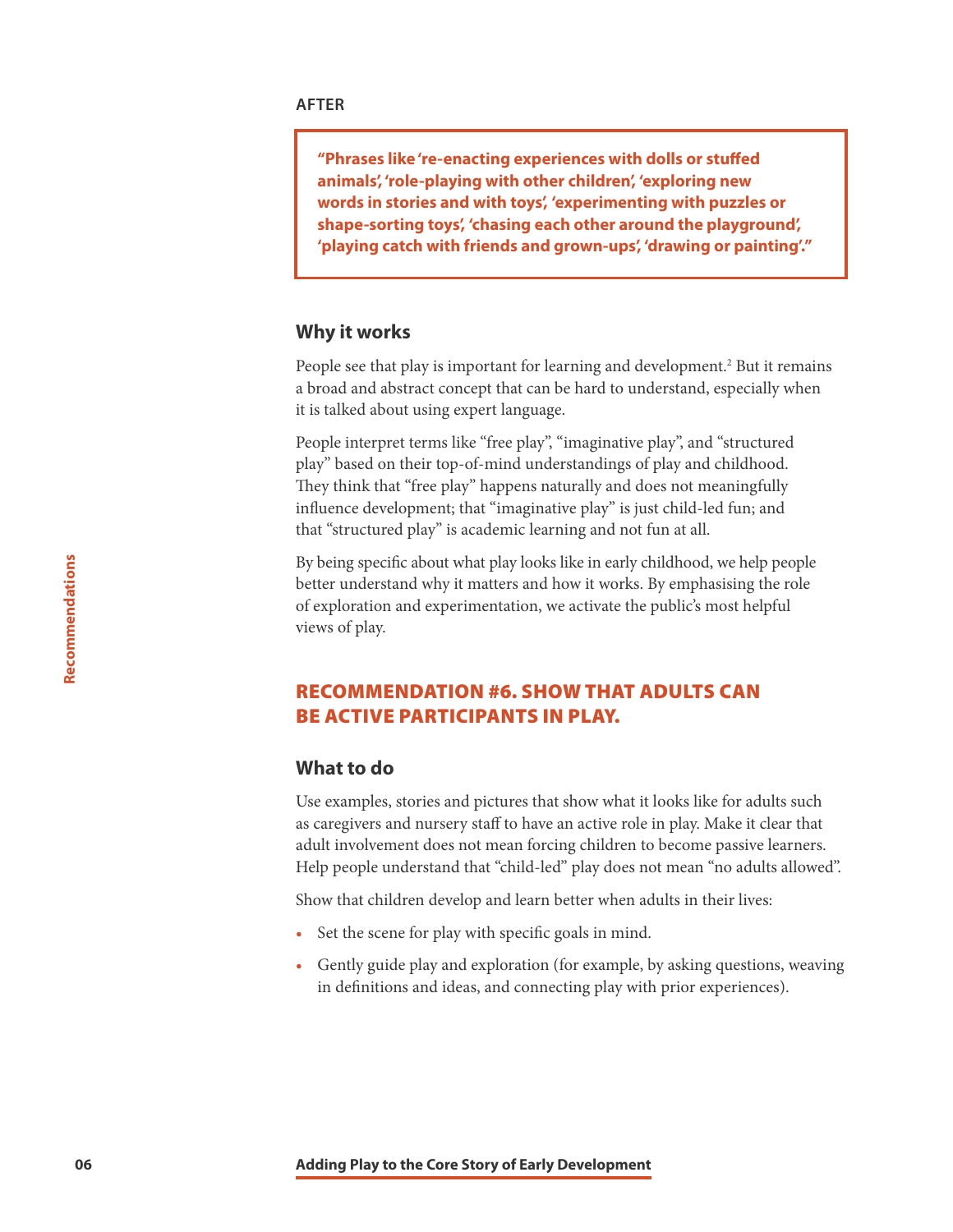#### **BEFORE**

"When we let them, children naturally gravitate to opportunities to explore and learn through play. When they have plenty of child-led playtime, they soak up and learn from everything they experience. Letting children play with other kids or leaving them to become engrossed in their own worlds helps them to learn important new skills."

#### **AFTER**

**"Children thrive when they have opportunities to play in lots of different ways – and they need grown-ups to help with this. We help children learn and grow when we set the scene for great play by suggesting ideas or helping kids to act on their own plans. We boost kids' confidence and learning when we ask questions and play a role in their imaginative games."**

#### **Why it works**

People know that adults can take part in play, but their role is seen as peripheral – limited to providing the child with opportunities to play. People assume that after that, adults should get out of the way and simply make sure that children are safe from harm.

By showing how adults actively support play without taking away the fun, we unlock the public's imagination and inspire support for play for all children in Australia.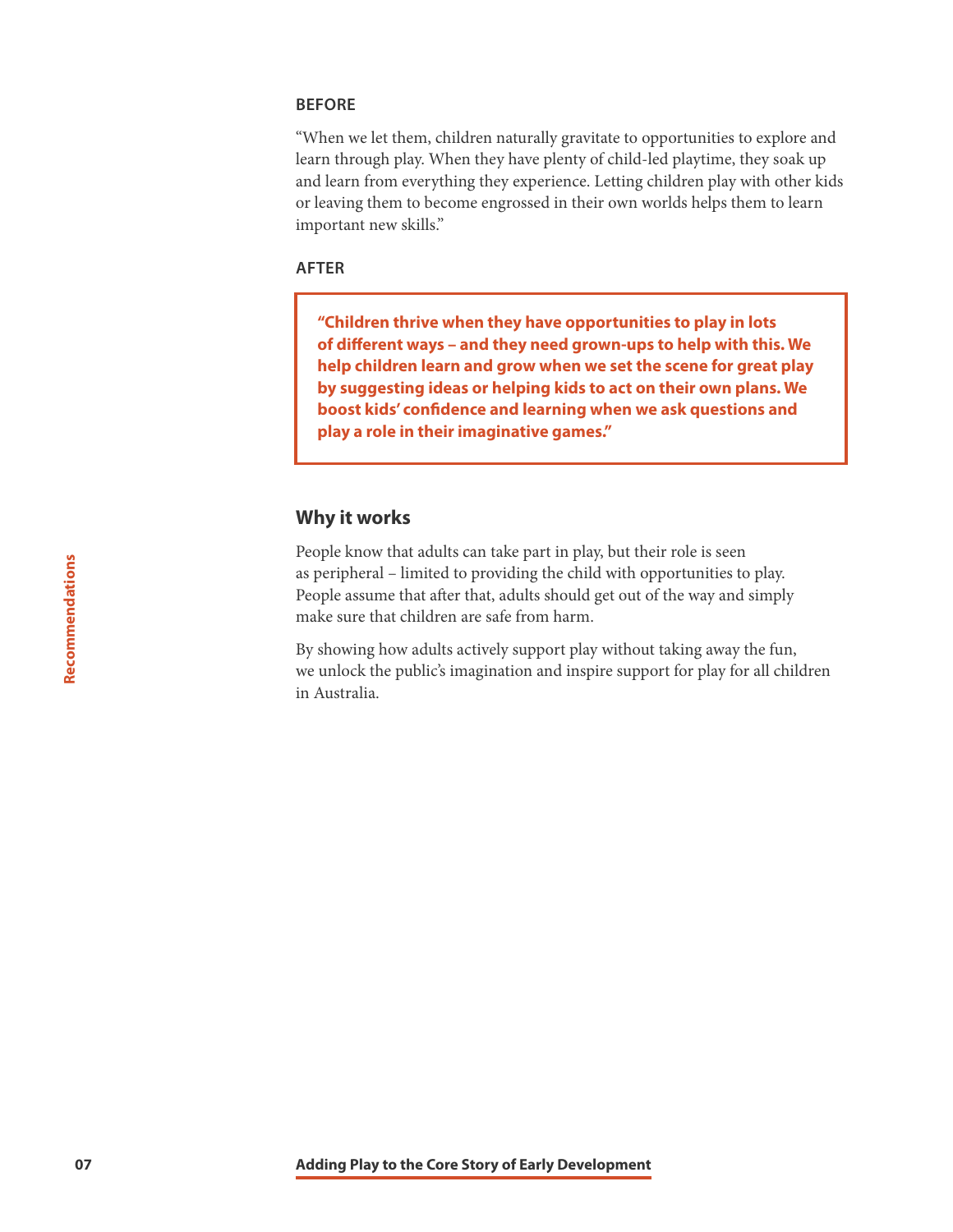### **Putting It All Together**

This brief provides recommendations on how advocates can effectively communicate about play in the early years. This begins with raising the salience of early childhood as a whole – and that means starting with the Core Story of *Health and Fairness*. It is critical that, along with other parts of the early childhood sector, those focused on play turn up the volume on the Core Story and make sure that it gets stuck on repeat.

For this reason, we recommend that communicators always start with the Core Story and then turn to the specific strategies outlined above for messaging about play.

#### **Figure 1: How to communicate about play within the Core Story of** *Health and Fairness*



Here is one example of how to pivot from the Core Story of *Health and Fairness* to play:

**"When children have what they need to develop well in the early years, they can thrive and be healthy now and throughout their lives. But right now, some children don't get the support they need, and it affects how healthy they can be now and in the future.** 

**1884**<br> **1884**<br> **1884**<br> **1884**<br> **1884**<br> **1886**<br> **1886**<br> **1886**<br> **1887**<br> **1886**<br> **1887**<br> **1888**<br> **1888**<br> **1888**<br> **1888**<br> **1888**<br> **1888**<br> **1888**<br> **1888**<br> **1888**<br> **1888**<br> **1888**<br> **1888**<br> **1889**<br> **1898**<br> **1898**<br> **1898**<br> **1898 "Play is one of those vital ingredients that fuels young children's development. When babies, toddlers and pre-schoolers play, they develop skills, like the ability to manage emotions and social situations. But some children don't have what they need to develop well and don't get these opportunities to play that can help ensure positive development. To treat children fairly and fuel healthy development, we need all children in Australia to have the chance to play."**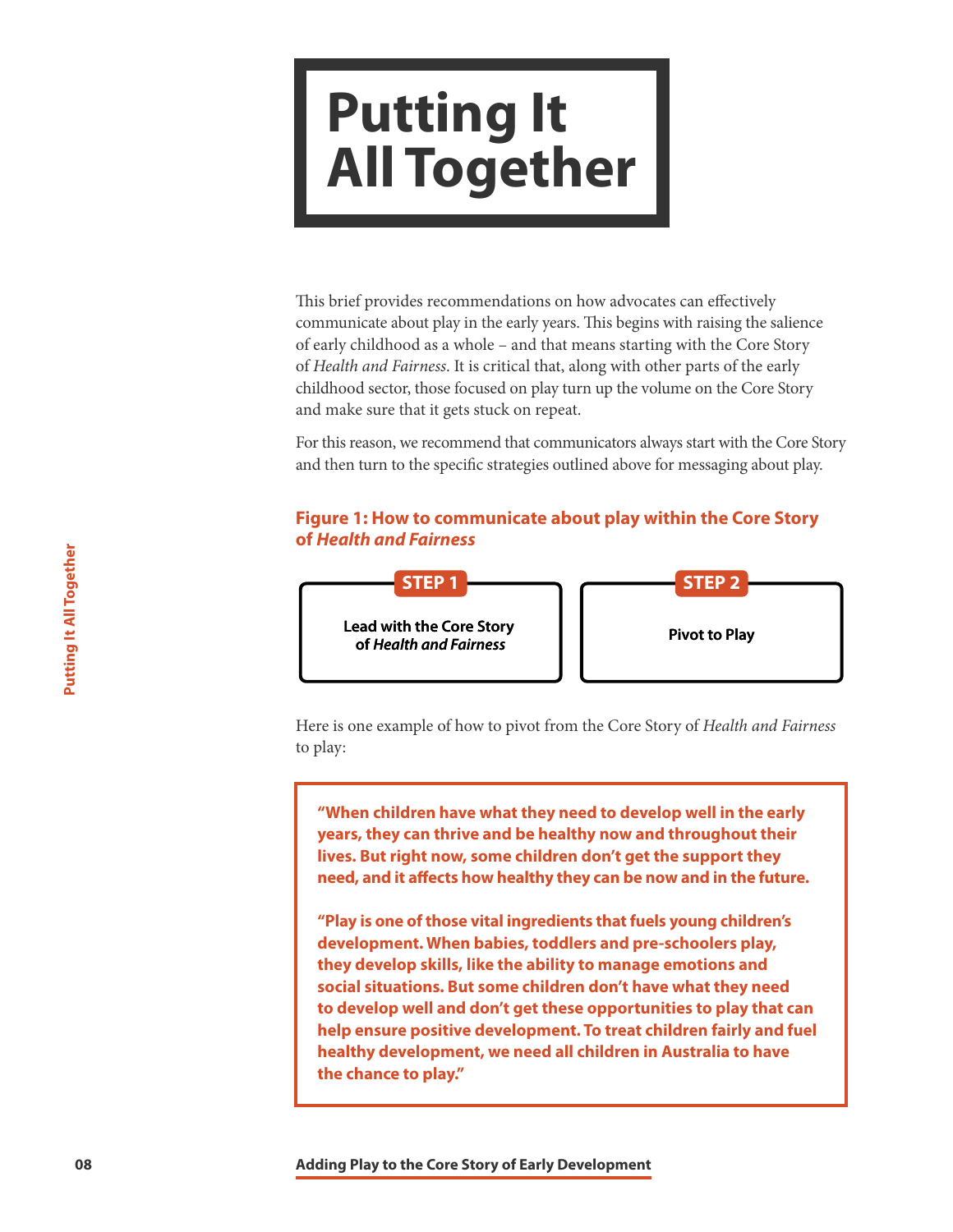## <span id="page-10-0"></span>**Endnotes**

- 1. For a similar recommendation on how to communicate about early childhood development in Australia more broadly, see Bales, S.N. & Kendall-Taylor, N. (2014). *[Finding the Southern Cross:](http://frameworksinstitute.org/pubs/mm/southerncross/toc.html)  [A FrameWorks MessageMemo for](http://frameworksinstitute.org/pubs/mm/southerncross/toc.html)  [the Centre for Community Child Health](http://frameworksinstitute.org/pubs/mm/southerncross/toc.html)*. Washington, DC: FrameWorks Institute.
- 2. See L'Hôte, E., Hendricks, R., Volmert, A., & Kendall-Taylor, N. (2019). *[Cultivating](https://www.frameworksinstitute.org/assets/files/Australia/colab_mtgreport_2019.pdf)  [Nature: Mapping the Gaps Between Expert](https://www.frameworksinstitute.org/assets/files/Australia/colab_mtgreport_2019.pdf)  [and Public Understandings of Early](https://www.frameworksinstitute.org/assets/files/Australia/colab_mtgreport_2019.pdf)  [Development in Australia](https://www.frameworksinstitute.org/assets/files/Australia/colab_mtgreport_2019.pdf)*. Washington, DC: FrameWorks Institute.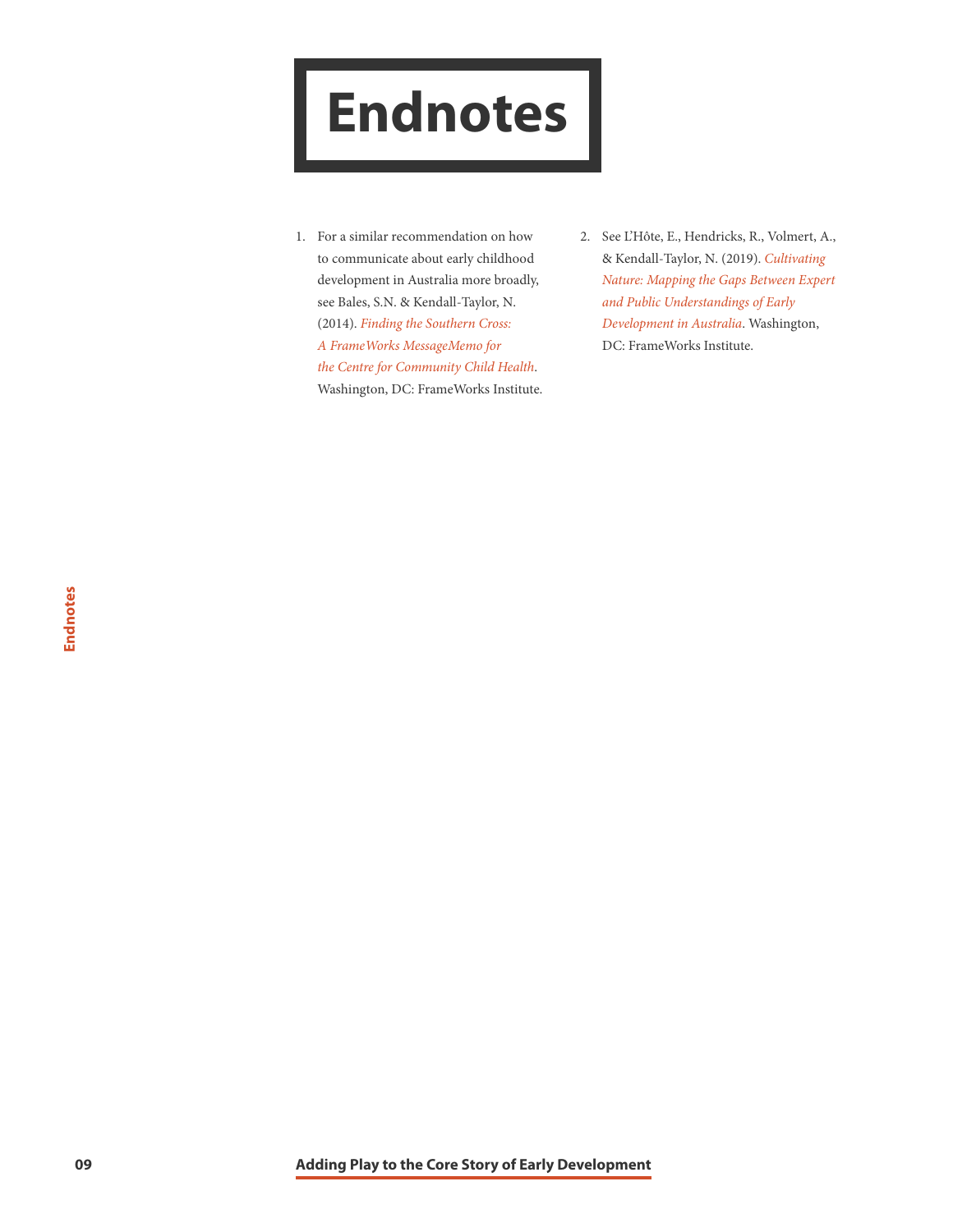#### <span id="page-11-0"></span>ABOUT FRAMEWORKS

The FrameWorks Institute is a nonprofit think tank that advances the mission-driven sector's capacity to frame the public discourse about social and scientific issues. The organisation's signature approach, Strategic Frame Analysis®, offers empirical guidance on what to say, how to say it, and what to leave unsaid. FrameWorks designs, conducts and publishes multi-method, multi-disciplinary framing research to prepare experts and advocates to expand their constituencies, to build public will and to further public understanding. To make sure this research drives social change, FrameWorks supports partners in reframing, through strategic consultation, campaign design, FrameChecks®, toolkits, online courses, and in-depth learning engagements known as FrameLabs. In 2015, FrameWorks was named one of nine organisations worldwide to receive the MacArthur Award for Creative and Effective Institutions.

Learn more at **<www.frameworksinstitute.org>**.